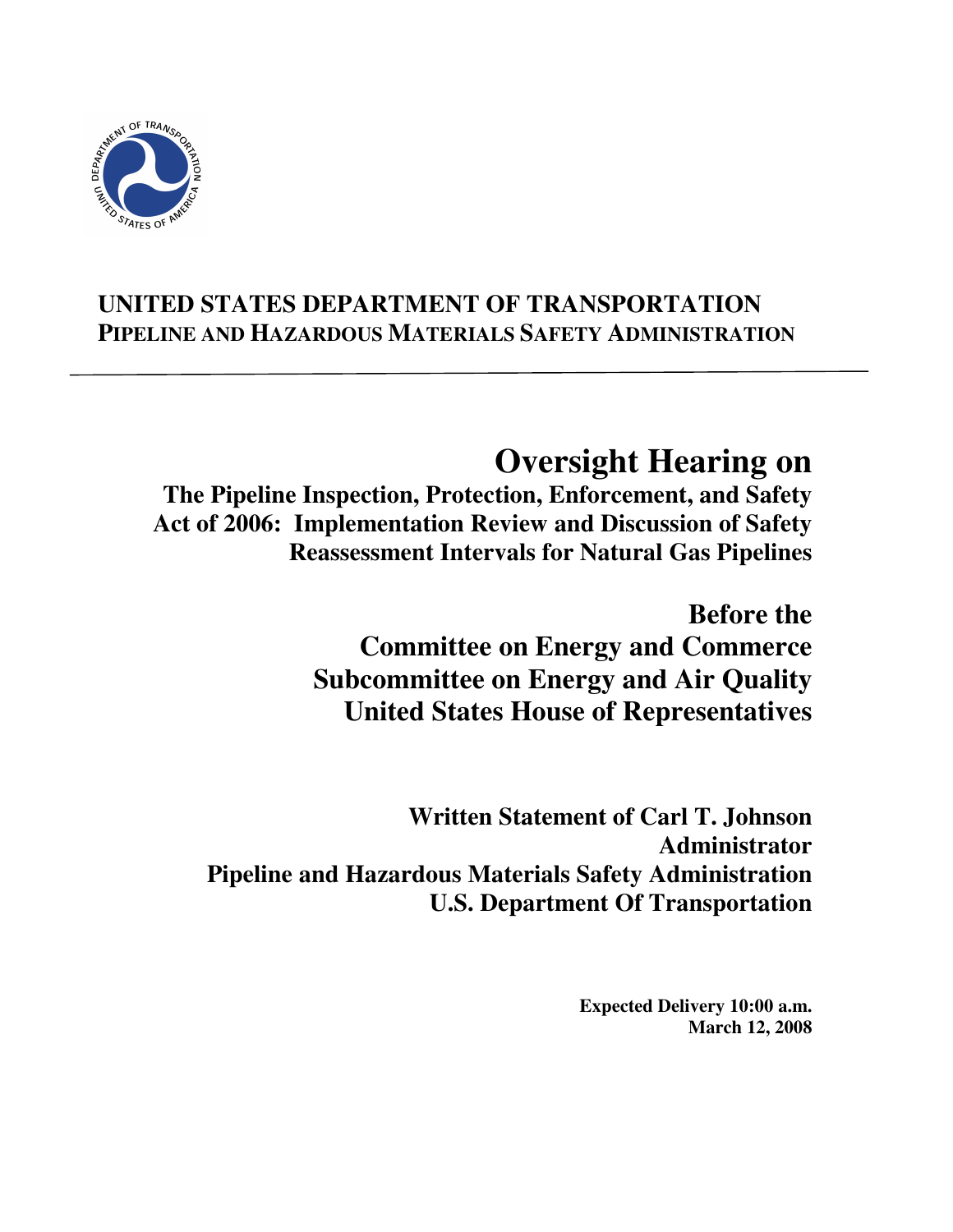#### **WRITTEN STATEMENT OF CARL T. JOHNSON ADMINISTRATOR PIPELINE AND HAZARDOUS MATERIALS SAFETY ADMINISTRATION U.S. DEPARTMENT OF TRANSPORTATION BEFORE THE COMMITTEE ON ENERGY AND COMMERCE SUBCOMMITTEE ON ENERGY AND AIR QUALITY UNITED STATES HOUSE OF REPRESENTATIVES**

#### **March 12, 2008**

## **I. INTRODUCTION**

Chairman Dingell, Ranking Member Barton, members of the Committee, thank you for the opportunity to appear today. I am pleased to discuss the progress of the U.S. Department of Transportation's Pipeline and Hazardous Materials Safety Administration (PHMSA) in advancing safety, since the passage of the Pipeline Inspection, Protection, Enforcement and Safety (PIPES) Act in December, 2006. I am Carl Johnson, the new PHMSA administrator. Accompanying me is Stacey Gerard, Chief Safety Officer and Assistant Administrator of PHMSA.

As quickly as the months have passed for PHMSA since enactment of this important program reauthorization, I realize the months remaining in my term are passing even more quickly, and I am committed to make this a great year for PHMSA. We will continue to accomplish the most important safety priorities and realize our agency potential to provide the most critical protections for the American people while our nation's reliance on the safe transportation of energy and hazardous materials increases. I must take this opportunity to say that your commitment to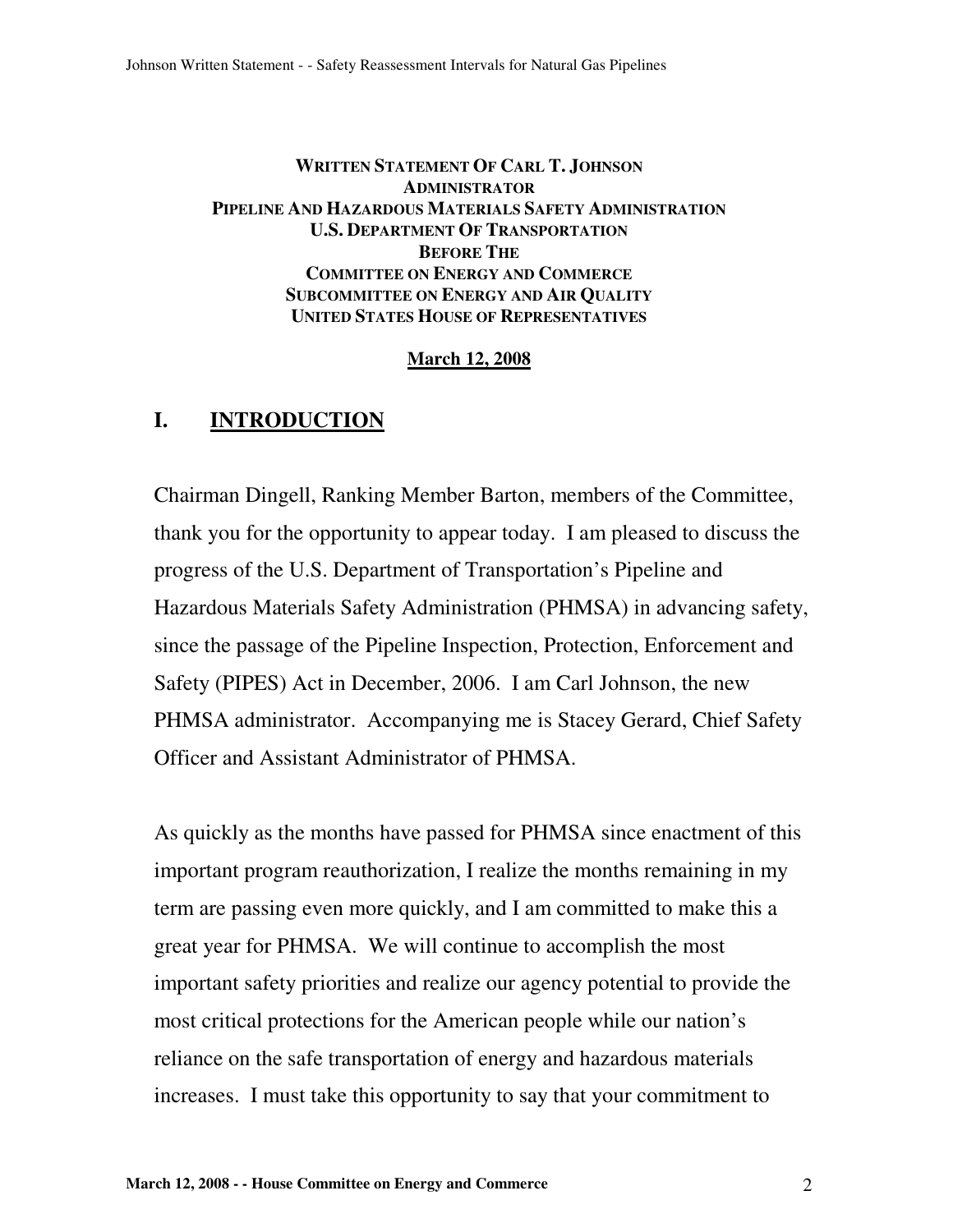completing the timely reauthorization of the national pipeline safety program enormously increases our chances of success.

# **II. BUILDING A GREAT ORGANIZATION**

The enormity of PHMSA's mission – its complexity and reach into the lives of every citizen – makes it imperative that we are positioned to be successful. Just last month, the President forwarded to Congress the FY 2009 budget, the first budget PHMSA prepared since the passage of the PIPES Act. This budget frames our plan to get the resources needed to address the pipeline safety challenges the nation faces and that the PIPES Act recognizes. The resources requested will help us meet the intent of Congress to help provide states with more resources for oversight of the entire 1.9 million miles of infrastructure under their jurisdiction, help all pipeline safety stakeholders reduce damage to pipelines and help PHMSA build the capability to inspect and enforce to the full extent needed.

The recent completion of the ambitious PHMSA Strategic Plan, signed off by my predecessor and now Deputy Secretary of Transportation, Admiral Thomas Barrett, drives not only our budget request, but virtually all the actions of the agency. This Plan makes our job easier. It focuses on building our capability to make best use of information to drive down risk and guides the decisions we make – not only to improve the performance of PHMSA, but the entire hazardous materials transportation system. PHMSA strives to be a model agency – one that inspires confidence in our stakeholders because we have a risk-based rationale to guide our work that is transparent, meaningful, and easy to understand.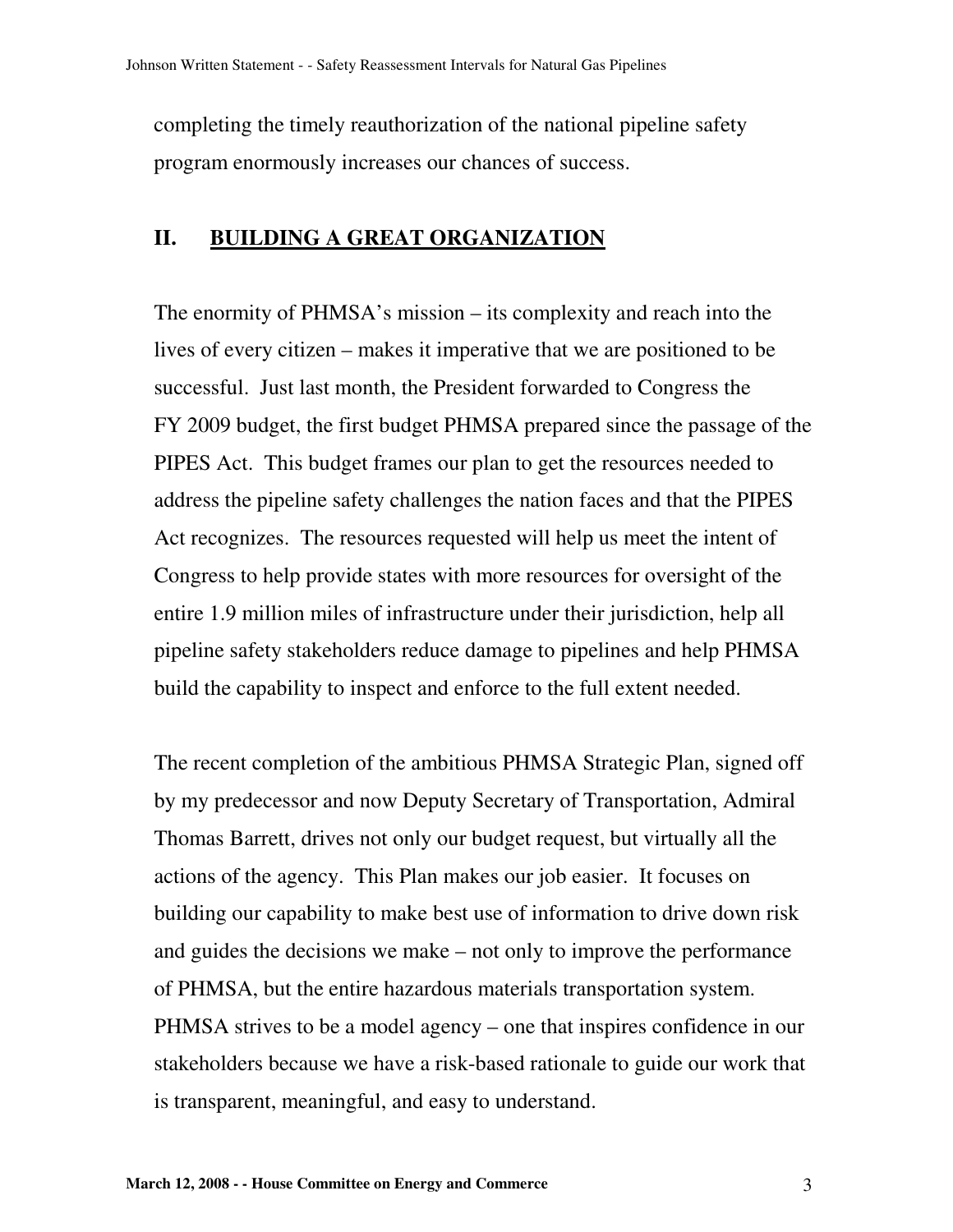## III. **WE ARE ADVANCING SAFETY IN MANY WAYS**

I believe we are doing just what we have promised in our Strategic Plan. Since the passage of the PIPES Act, we are making better use of information to improve safety. Perhaps most importantly, we have improved our ability to investigate safety issues – not just incidents, but the first indication of safety concerns. It is a priority for us to put more resources into investigations, preparing all our inspection and enforcement staff to understand the concept of root cause of pipeline failures and revamping our inspection and enforcement efforts to be even more effective.

Improvements of our investigative process have proven critical, for example, in guiding our oversight of all pipeline infrastructure in Alaska. We have been increasing our resources in Alaska and stepping up efforts to assist the state through the Petroleum Systems Integrity Office and the Joint Pipeline Office. This assistance includes directly delivering training from our Transportation Safety Institute, sharing data bases and information systems, and facilitating the inclusion of Alaska officials in meetings with other states through the National Association of State Pipeline Safety Representatives. Making better use of information guides all our actions. Most importantly, it guides our targeting of inspections and leads us to put special emphasis on operators whose performance need particular improvement. We work with companies to identify areas of concern and determine the appropriate level of effort needed for remediation. We have been particularly challenged this year working to respond to integrity issues for several pipelines of strategic importance to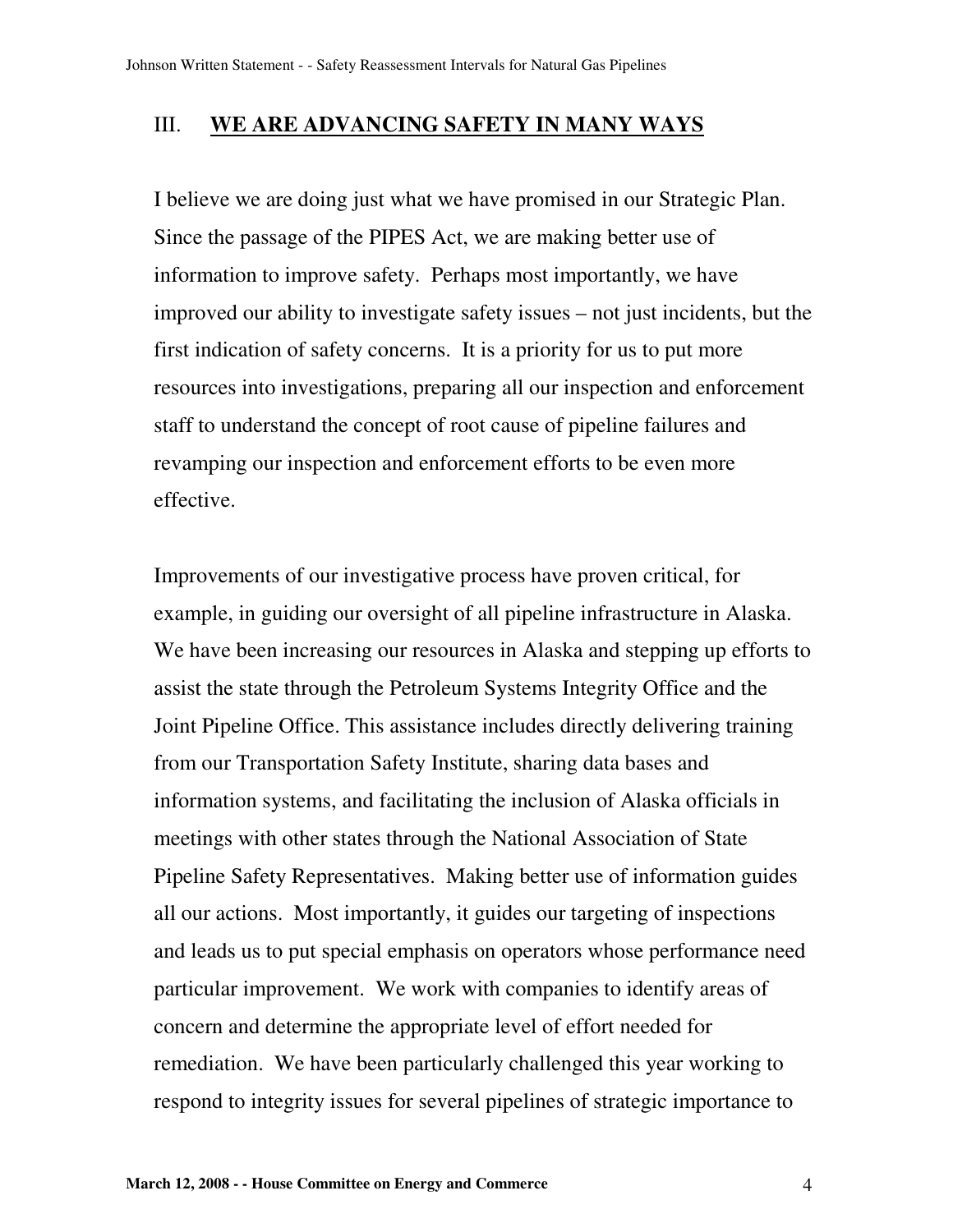our national fuel supply which have experienced failures. Investigation is necessary to determine the extent to which the cause of failure is systemic and what is necessary to restore safe operations. Unfortunately, there have been incidents this past year, in Mississippi, Minnesota, Louisiana, Texas and California, sometimes caused by problems that are not easily remedied. I am sad to say that six people tragically lost their lives. More fortunately, our work with technology to advance operators' abilities to improve integrity, including the assessment of non-piggable pipelines, has achieved important results. Despite these incidents noted, the record in pipeline safety is good. Over the past 20 years, all the traditional measures of risk exposure have been rising – population, energy consumption, pipeline ton-miles. At the same time, the number of serious pipeline incidents – those involving death or injury – has declined by an average of ten percent every three years. This is "no accident." It's a reflection of aggressive programs to reduce risk and protect the public. We aim to continue this long-term trend.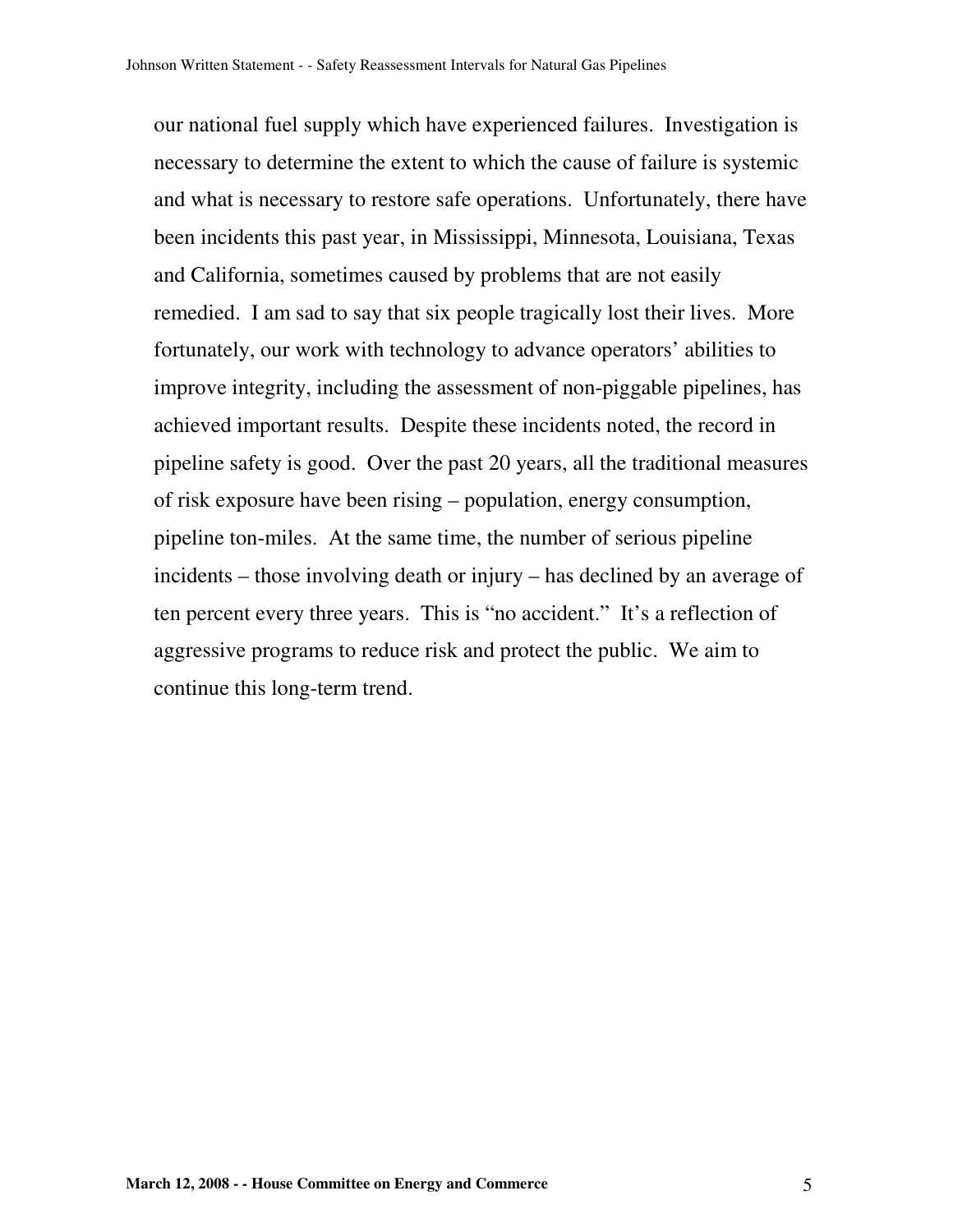

We hope that the success of integrity management programs will continue to drive down the number of serious pipeline incidents and will help us make important inroads in greater safety in distribution systems. In fact, we believe this approach can benefit the entire hazardous materials transportation system.

We routinely examine operators' safety performance and identify what factors in companies' operations make the difference in improving their records. Further, we review the impact of different regulatory programs on safety in other industries. We inevitably come to the conclusion that individual corporate executives' commitment to safety and their effective management of information to drive down risk are critical. As a result,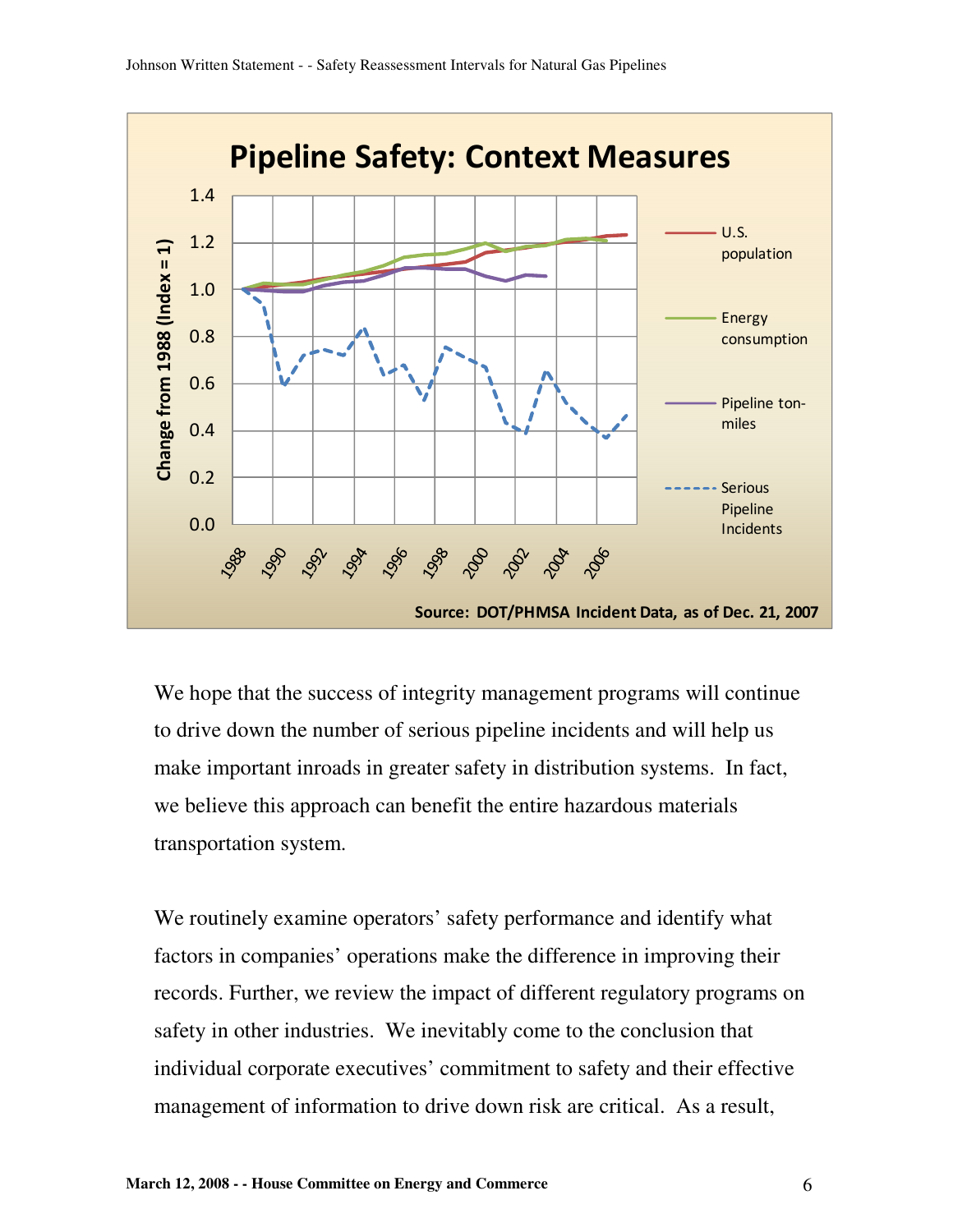when we take action with an individual company with a poor performance record, we have begun to institute additional management requirements to help build a better "safety culture." At the same time, at the national level, in our work with trade associations, we are promoting focus on safety culture as a way to improve performance. At the national level, our efforts are intended to inspire improved performance – we are not considering regulating "safety culture." On an individual, remedial basis, however, we get more prescriptive. We detail how the company needs to create an environment in which risk information is brought forward and rewarded, how risk information is managed and tracked, and what is the adequate scientific basis for assessing and deciding how risk and control are measured. We are concerned about the transparency of this process and how safety and profitability values are balanced.

Helping communities deal with pipeline safety has been a priority of the past year as well. Of course, PHMSA always has at the top of our list of concerns using the best information available to guide our damage prevention efforts. Working with the Common Ground Alliance and all the underground damage prevention stakeholders, we target for assistance those states whose risk of construction related damage is the greatest or those states in which the potential for improvement is real. Among the program efforts of the past year is a stakeholder-driven collaboration on guidance, known as the Excavation Damage Prevention Initiative (EDPI) effort, to help states achieve full implementation of the "Nine Point Damage Prevention Program" codified in the PIPES Act. This guidance explains to state agencies what is intended in the "nine point program" and how to get there. We are putting representatives in the field to help explain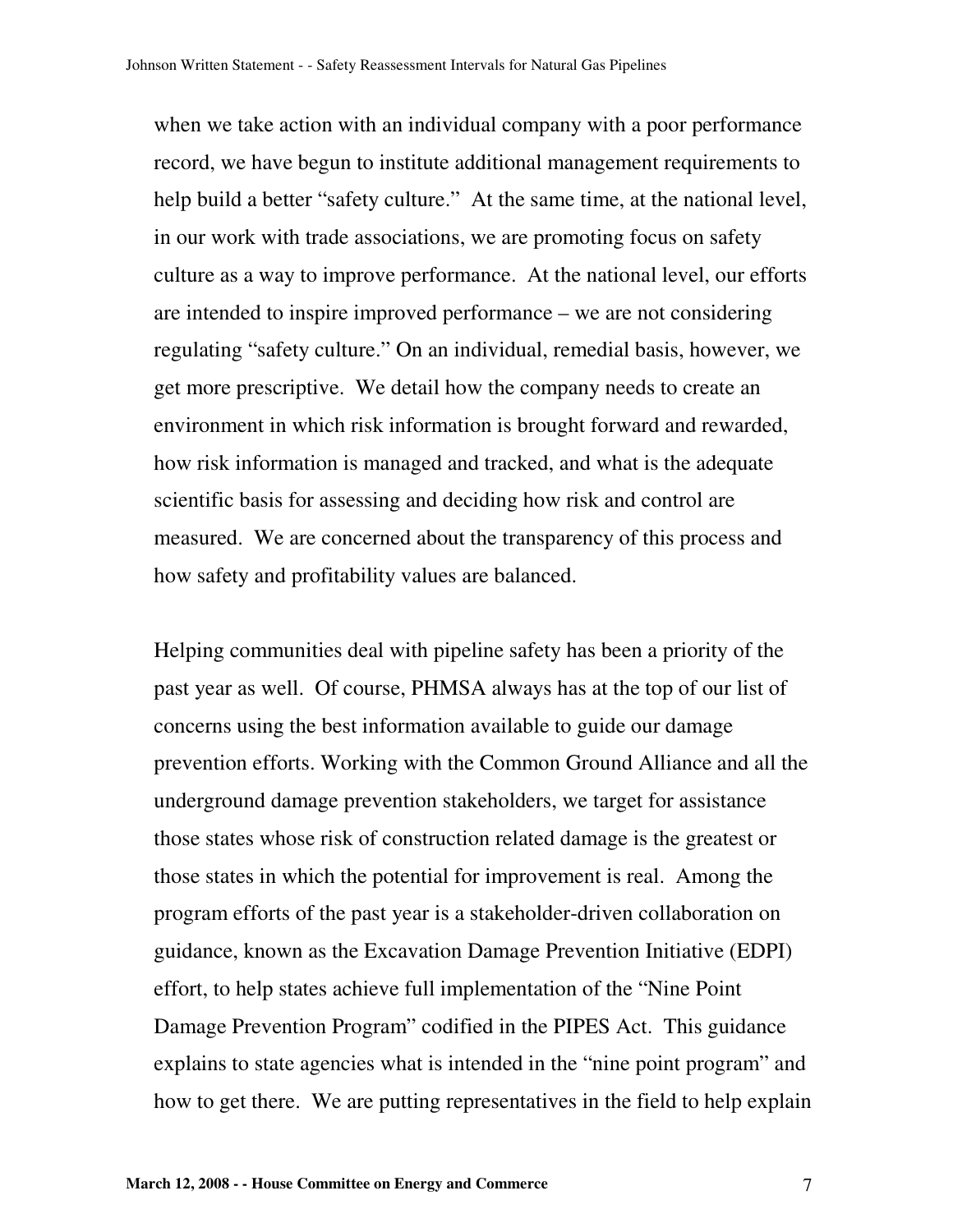the benefits of the program. We have also invested in a pilot research effort in Virginia to test ways of improving excavation location and communications technology so that the one call notification system is more accurate, works faster, and contributes to a safer work place. And of course, we have supported educating the public on the importance of calling 811, to help prevent damage to pipelines during an excavation. Pipeline operators believe that this number is effective in preventing damage to their facilities, and many are voluntarily adding this number to their permanent pipeline markers.

There are other ways to help communities live safely with pipelines. One of the most important of these is guiding communities to make safe land use decisions. Building on the model of the Common Ground Alliance, in the past year we have called stakeholders together in a similar model, called Pipeline and Informed Planning Alliance (PIPA). This is a followup activity to a mandate of the Pipeline Safety Improvement Act (PSIA) of 2002, and results from a recommendation by the Transportation Research Board.

A companion effort is helping communities understand where pipelines are located, who owns and operates them, and what other information is available for community planning. Following the passage of the PIPES Act, PHMSA worked with the Department of Homeland Security/ Transportation Safety Administration to resolve concerns about security sensitive information. Vital information that communities need for land use, environmental and emergency planning around pipelines is now publicly available through PHMSA's National Pipeline Mapping System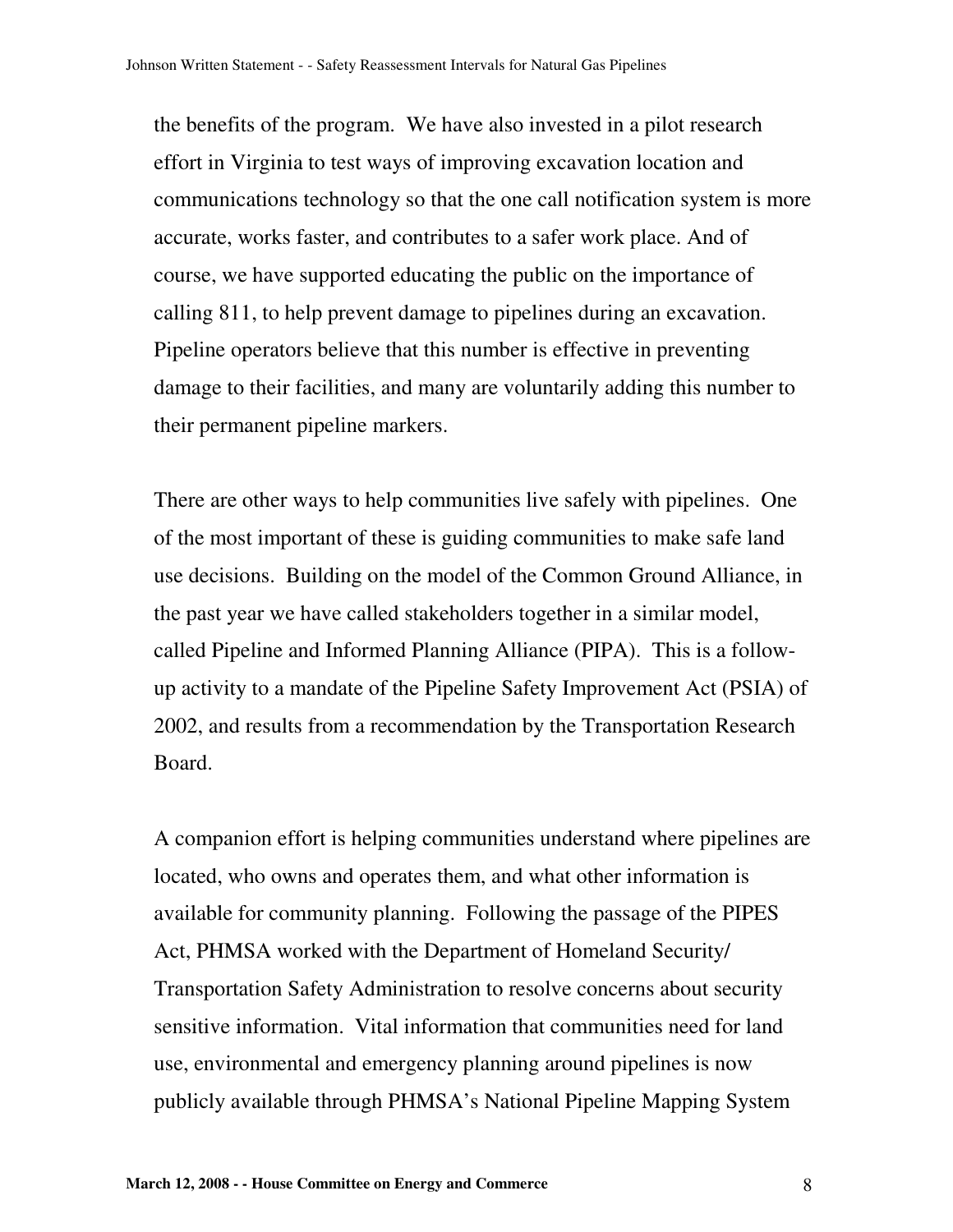(NPMS). We continue to work with states, industry and other stakeholders to make the NPMS information more accurate and more useful. Additionally, we have completed a review of thousands of operators' public education programs and provide operators with feedback.

#### **IV. RELIABLE FUEL SUPPLY PRESENTS NEW CHALLENGES**

As the nation realizes the need to work toward the President's goal of reduced oil consumption over the next ten years, several different opportunities surface for PHMSA, and they confront us with unexpected urgency. The first is the challenge associated with managing a new set of products with properties we have not managed on a large scale in pipeline transportation – products like ethanol, hydrogen, carbon dioxide and potentially other biofuels. Some of these we are familiar with, but we expect the scale of operations to grow. Others, like ethanol, bring new technical issues we really have not confronted to the extent now contemplated. The second challenge is the need to increase the reliability of the infrastructure in place and, if possible, to get more capacity from it – more throughput. Thirdly, we face a pipeline building boom for the first time in decades, bringing the challenge of new designs, new materials, and new technologies to review and hopefully find acceptable. In FY 2007, PHMSA spent 14 percent of its field inspection time overseeing new construction, compared to 2 percent the prior year.

Another challenge is the need to work with the communities through which these products will be transported and help them understand the need for these products, the benefits they provide, the protections in place, and most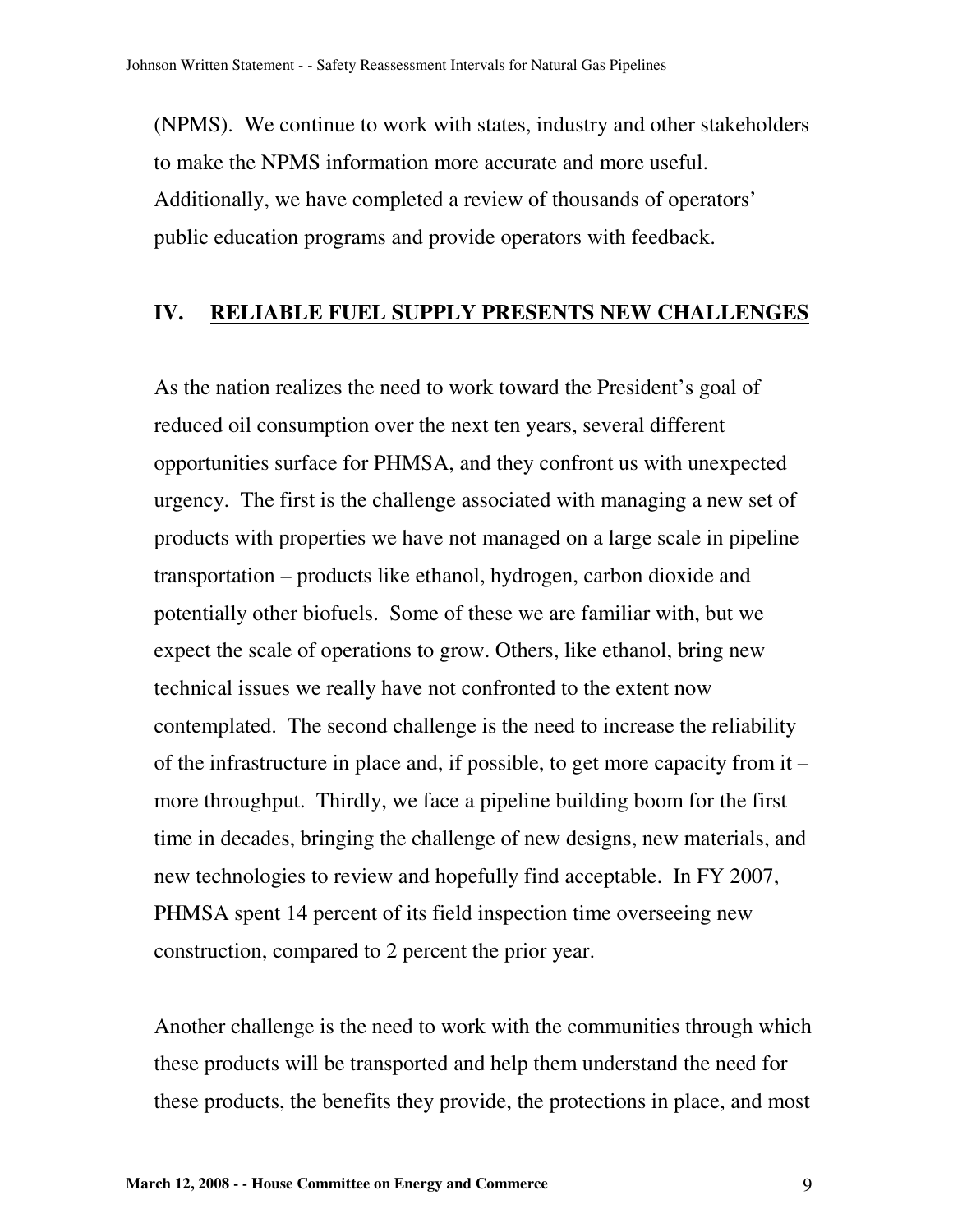importantly, how to respond to them in the event of an incident. Pipeline operators, in particular, have moved quickly to be ready to transport large volumes of ethanol, either in existing pipelines, retrofitted and dedicated to ethanol service, blended with other petroleum products or in batches, or in new pipelines designed for the purpose. Ethanol poses very unique emergency response challenges, and PHMSA is responsible for helping communities prepare.

While we always work to set standards for safe transportation, we also work to remove impediments and any unnecessary regulatory overlaps. Our concern is less "if" these new products can be moved safety, but "how" can they move safely, and how can we contribute to making it happen easier and sooner. There are many opportunities we see for harmonizing regulatory approaches to simplify the program logic for the industry – to examine what various regulatory structures try to achieve, where there are gaps, where there are overlaps and where there are occasions to simplify. Essentially, we would like to have "one plan" that works to meet similar objectives with one approach to assess risk, prioritize risk control and evaluate effectiveness. We have been testing this concept in Alaska as we work with state and federal agencies to plan for improved safety performance in the future. The model of the Joint Pipeline Office certainly has bearing on broader Alaska pipeline operations and applications for the Alaska Gas project, on which we have design review responsibility already. We think there are broader opportunities for simplification to a policy of "no gaps, no overlaps" in other areas of PHMSA responsibility.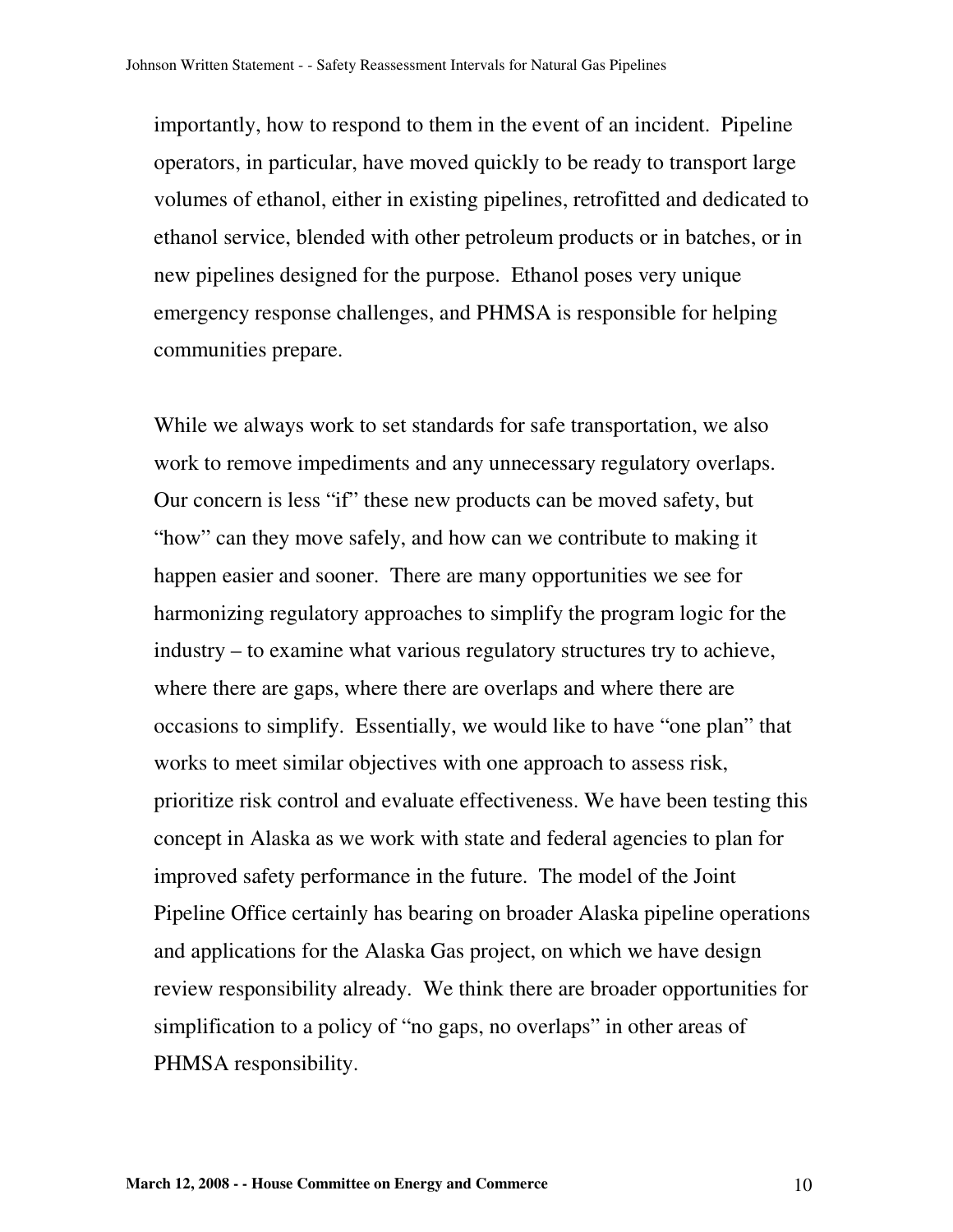Another challenge for PHMSA is hiring and maintaining qualified pipeline engineering staff. It is taking us longer to fill vacancies, however, we are on track to fill our vacancies in 2008. There is a pipeline construction boom happening at the same time many individuals are retiring. Industry is competing for the same talent. To meet this challenge, PHMSA is implementing new ways of attracting talent, including remotely deploying employees at regional locations where they can telework and address issues directly in the field.

We have worked hard to step up to all these challenges. We notified the public of our intent to regulate these new products, if we weren't already regulating them. We continue to work with individual operators, identifying safety concerns that must be satisfied, both with the infrastructure and with the surrounding community. We work with other federal agencies to think about the transportation implications from the inception of marketing new fuels, as part of a systemic planning process. We work with other countries to benefit from their experience. We collaborate with the pipeline industry, the renewable fuels organizations, and others like emergency responder organizations and the National Commission on Energy Policy, to investigate and solve technical challenges.

Consistent with these efforts, PHMSA has investigated safety issues involved in allowing existing or proposed natural gas transmission pipelines to operate at higher pressure. Based on extensive examination by PHMSA, we have determined that improved technology in metallurgy and pipe manufacture, and improved pipeline life cycle management practices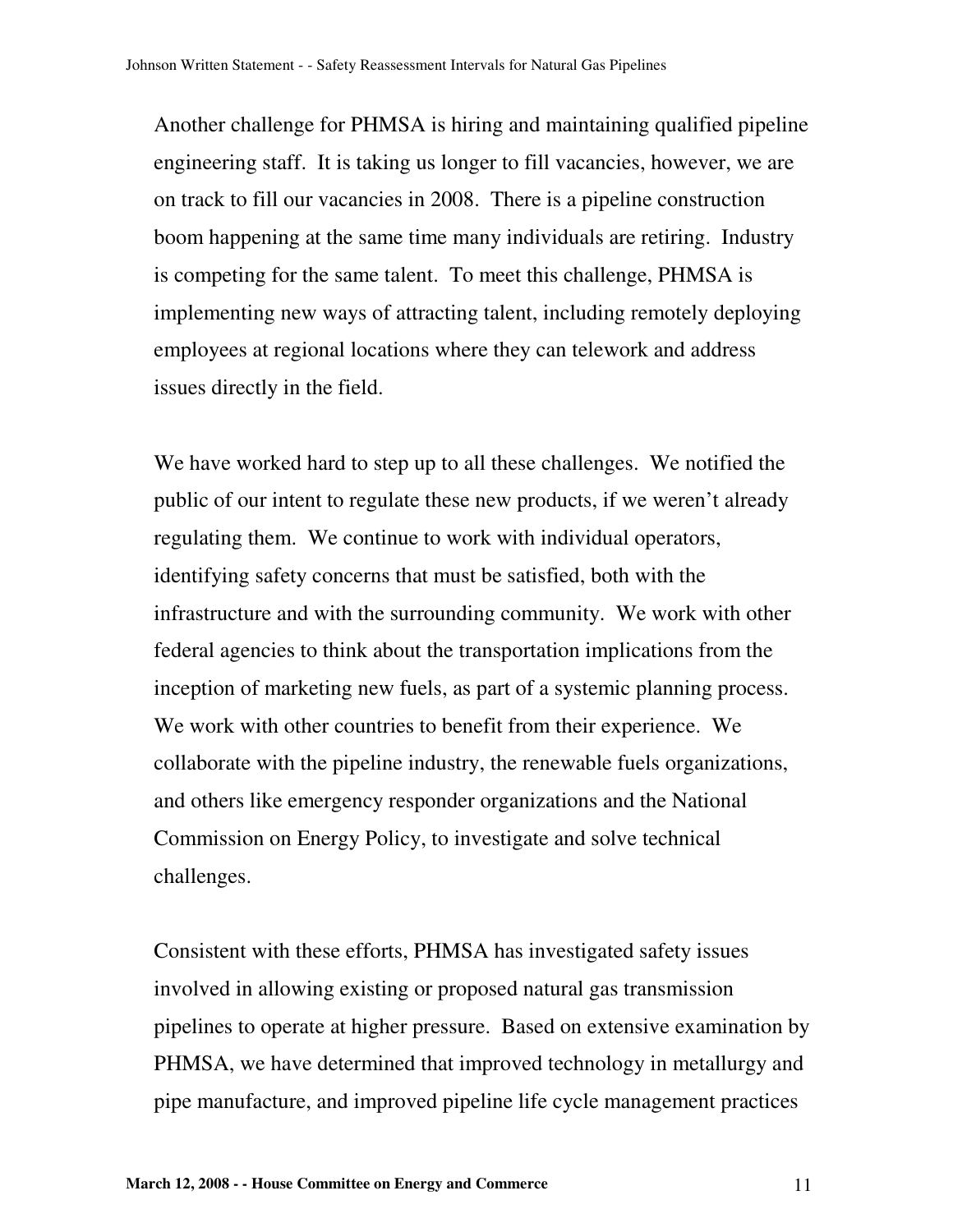now give us the opportunity to ease supply constraints by allowing pipeline operating pressure to increase enough to boost capacity by as much as 10 percent. Increasing capacity also enhances pipeline efficiency. Higher operating pressures are consistent with practices in Canada, the United Kingdom and others.

We evaluated requests for special permits from companies seeking to operate existing or proposed pipelines at higher pressure. In granting the requested special permits, we required operators to demonstrate compliance with certain design specifications and imposed conditions requiring adherence to additional safety standards. In addition to allowing public comment on the requests for special permits, PHMSA held a public meeting and brought stakeholders into the development of the permitting criteria. As a result, PHMSA just proposed revising regulations to allow increased capacity. This will encourage the use of newer pipeline materials and associated safety standards, resulting in a net positive effect on overall pipeline safety.

While PHMSA has the ability to make regulatory changes benefiting natural gas transmission pipeline capacity, there is not an immediate pathway available to relieve constriction on oil pipelines. Consistent with the authorization in the PIPES Act, PHMSA is working with the Department of Energy and the Department of Homeland Security to develop an approach to investigation of "chokepoints" in the oil pipeline transportation system. We are scoping out an approach to modeling "what if" scenarios and the consequences of disruptions.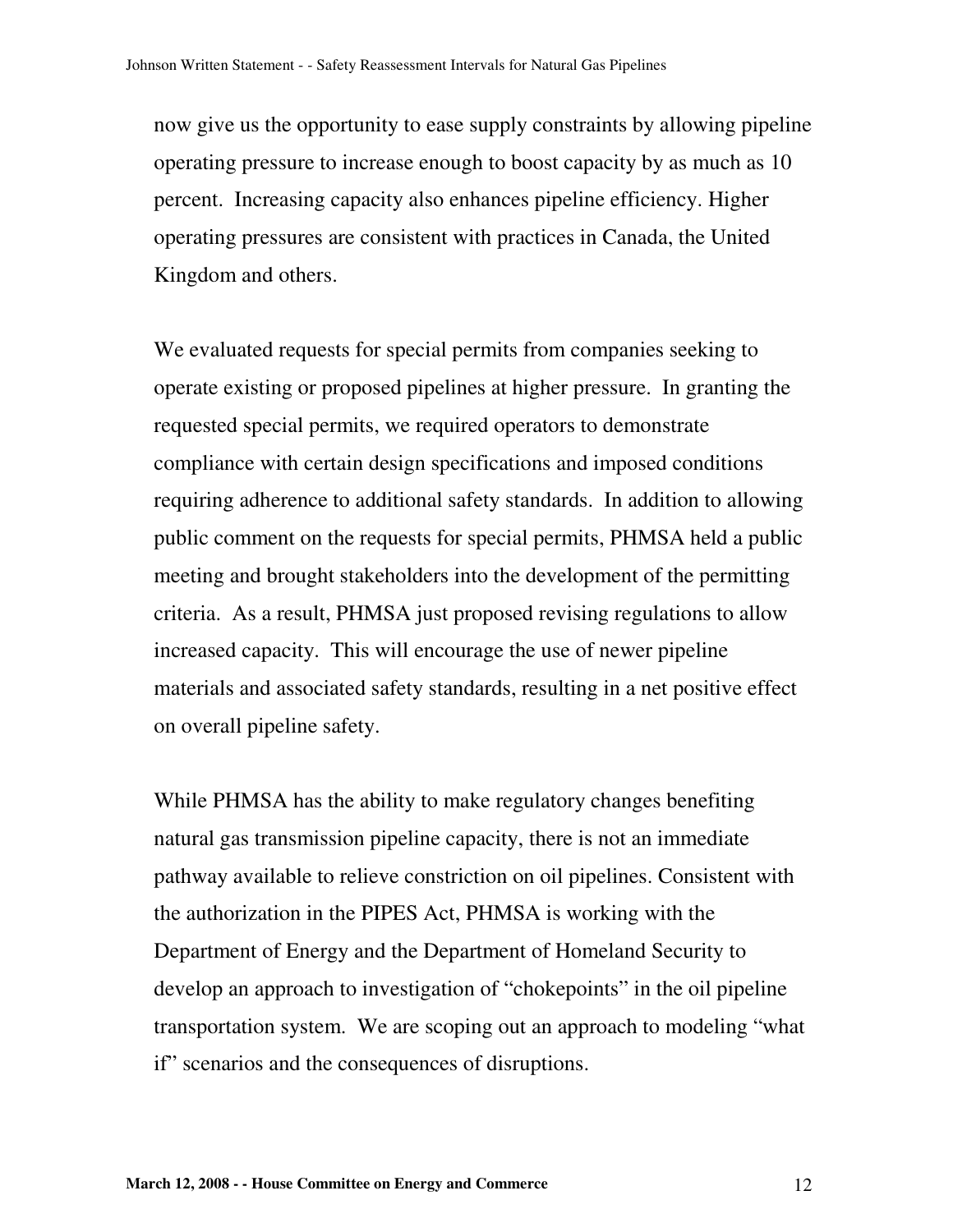Any accident or incident poses a potential disruption to the delivery of energy supplies. While safety is always first, we are keenly aware of the need for reliable energy supply in the U.S. as well. We work closely with industry and our state partners to help *safely* restore service after a hazardous liquid pipeline accident, and 95 percent of the time this has been achieved within seven days. With integrity management programs improving our understanding of pipeline condition and new technology available with more accurate diagnostic capabilities we can expedite the process to make sure these systems are safe to operate. In this way, we help make sure energy products are delivered not only safely but reliably.

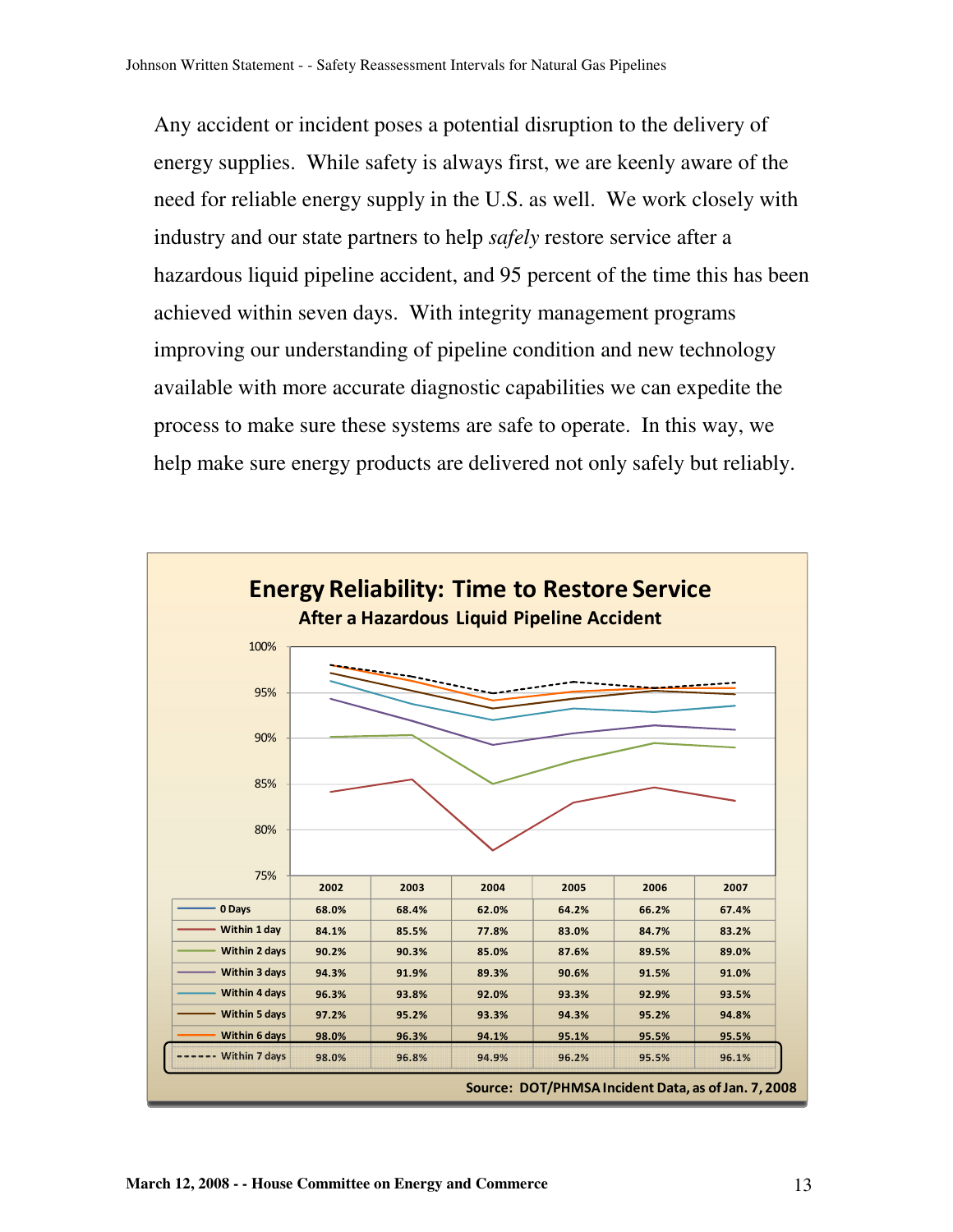## **V. MEETING THE INTENT OF THE PIPES ACT**

There are many aspects to the PIPES Act provisions and intents. Section 6 of the PIPES Act requires PHMSA to provide monthly updated summaries to the public of all enforcement actions and provide a mechanism for operators to make responsive information available to the public. This emphasis on enforcement programs, and particularly the need to make more transparent to the public the vigor and comprehensiveness of our enforcement efforts, is a high priority to PHMSA. In the year since the passage of the PIPES Act, PHMSA engaged in an intensive and productive pipeline enforcement period. We are very proud of these efforts and believe that they reflect a shared commitment by Congress, the Administration, and DOT to use the full range of civil and criminal enforcement tools under the Federal Pipeline Safety Laws to maintain a safe and reliable oil and gas pipeline transportation system.

On May 1, 2007, PHMSA rolled out its new enforcement transparency website, eight months ahead of the schedule set in the PIPES Act. This enforcement information can be found at

(http://primis.phmsa.dot.gov/comm/reports/enforce/Enforcement.html). While the PIES Act requires us to post monthly summaries, we have chosen to do more. We do not merely post summaries of our enforcement actions. We provide access to copies of the actual enforcement documents filed by PHMSA and the operators' responses. We provide a brief narrative describing how each part of our enforcement process works, the penalties assessed, and the recent enforcement history of operators. All of this data is searchable by year, type of action, and other factors. The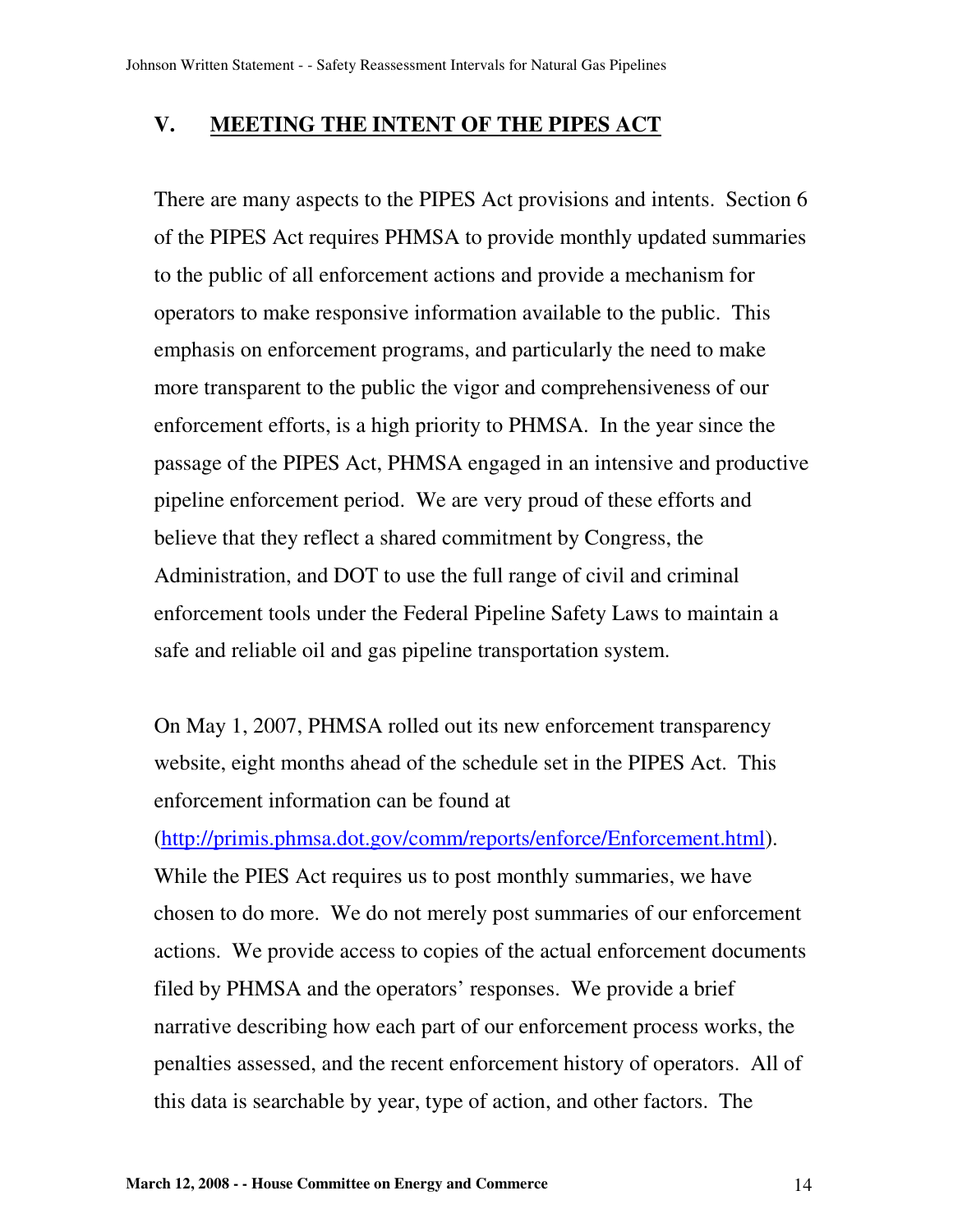project is still in its infancy, and the history available and quality of the project will only improve with time.

We made this extra effort and went beyond the requirements of the Act. Transparency in the enforcement process provides notice to the industry as to what sort of regulatory violations we consider serious, what types of enforcement actions such violations are likely to evoke from PHMSA, and what the costs of non-compliance are likely to be. We believe this is already leading to improved performance. Transparency also alerts the public as to what we are doing as public servants, what the compliance performance of operators has been, what progress is being made, and where this agency needs to improve. We subscribe to the theory that transparency, when coupled with useful and reliable data, will lead to selfcorrecting behavior, both on the part of the regulated community and on the part of government itself.

We have been impressed but not surprised with the response we have received to this transparency initiative. We are currently seeing 800 "hits" per day on the website from non-DOT sources – from industry, local governments, and interested citizens. The website is also making us, as a government agency, more vigilant in making sure that our enforcement efforts are legally sound, that we are treating all operators fairly, and that the penalties we impose are commensurate with the impact of incidents and violations from which they arise.

As to the vigor of PHMSA enforcement, we initiated 259 pipeline enforcement actions in 2007, the second highest number since 2002.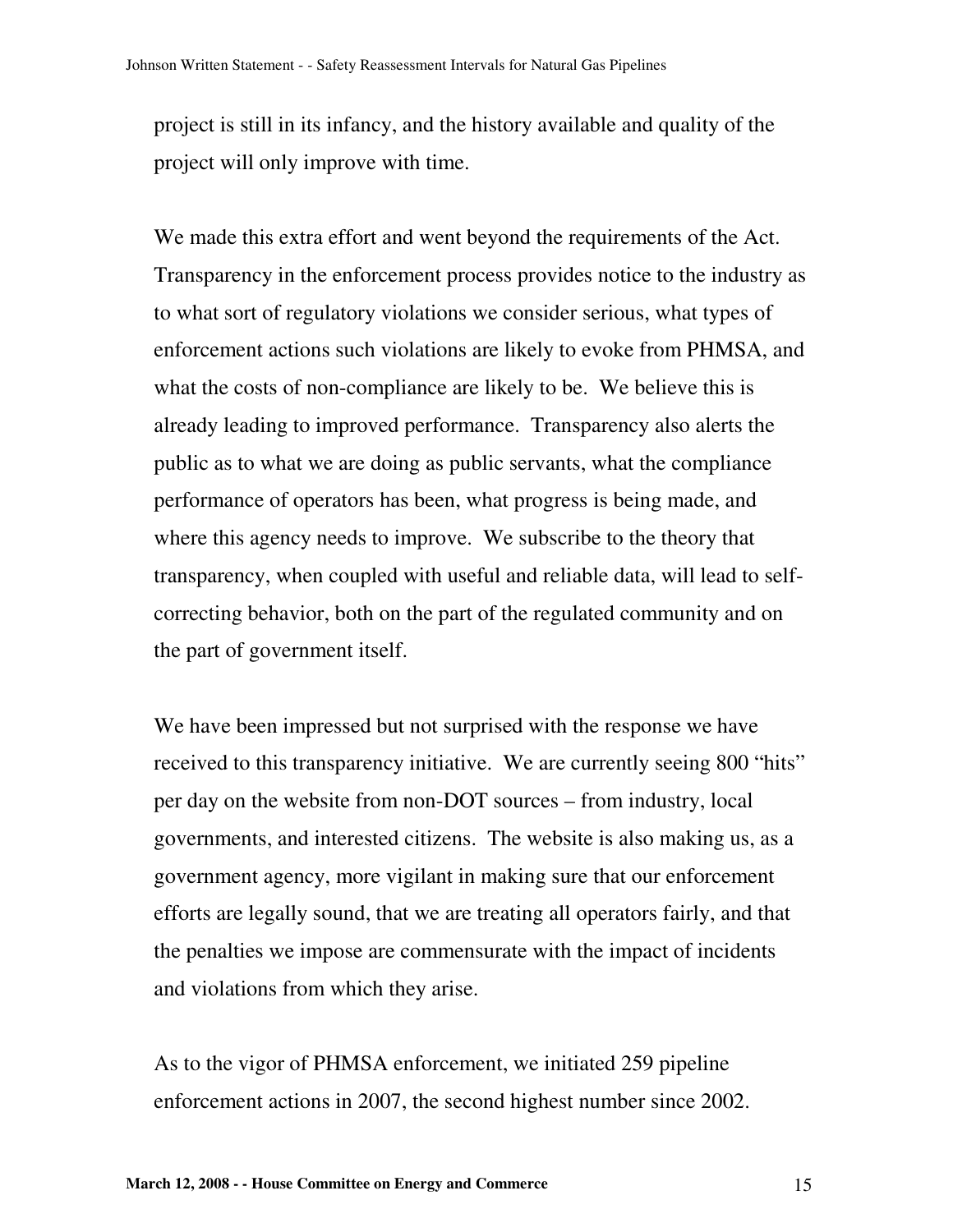Seven of these involved corrective action orders (CAOs) issued in response to incidents causing fatalities or serious injury, hazardous liquid spills that damaged the environment, or other conditions posing serious threats to public safety or the environment. When serious incidents occurred, we responded immediately to the scene, ordered the operator to reduce the operating pressure of their lines or shut them down completely until remedial action could be taken.

The number of CAOs to which operators have satisfactorily responded, completing the compliance actions required by PHMSA, and allowing the agency to close the cases, has been increasing steadily since 2002. In that year, only two CAOs were completed and closed, as opposed to 14 in 2007. In each case, a hazardous facility has been made safe to operate.

PHMSA continues to make full use of its penalty authority. In 2007, PHMSA proposed civil penalties of \$4,288,800, a 39 percent increase from 2006 and the second highest amount since 2002.

Continuing to take advantage of the full range of enforcement tools available to us, we opt for our best prosecutorial weapon. In July 2007, PHMSA and the Department of Justice announced the settlement of a civil action against El Paso Pipeline Company, arising out of a tragic incident near Carlsbad, New Mexico, in which 12 people were killed. This settlement was reflected in a judicial consent decree that included a civil penalty of \$15.5 million and injunctive relief worth \$86 million. This case represents the largest judicial settlement ever brought under the Federal Pipeline Safety Laws.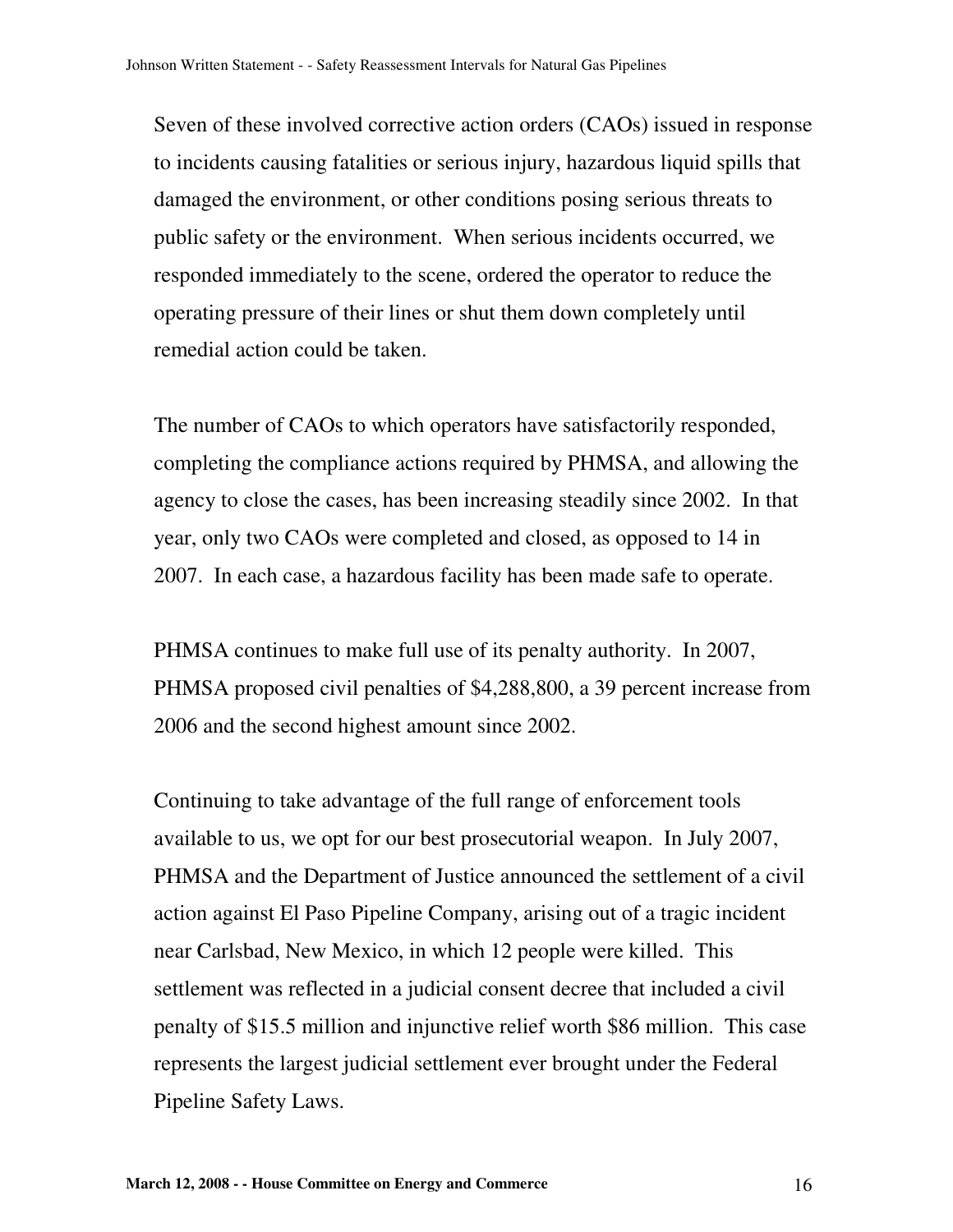The most intensive enforcement effort PHMSA undertook since the passage of the PIPES Act has been our work in Alaska. The 2006 BP oil spills on Alaska's North Slope demonstrated the vulnerability of this environmentally sensitive area to major oil spills and the country's vulnerability to disruptions in critical supplies of crude oil from Alaska. It also focused extensive media attention on the need to strengthen environmental and safety oversight of the entire oil and gas industry in Alaska. As a result of these incidents, PHMSA has taken the lead in trying to forge a new regulatory and enforcement partnership, based on the concept of "One Plan," to meet the needs of various state and federal agencies.

As part of this work in Alaska, PHMSA has issued a CAO and three Amendments against BP to correct systemic problems in its pipeline system on the North Slope. As reflected in these orders, BP committed to the \$260 million replacement of 16 miles of oil transit lines where the 2006 failures occurred. We signed a letter of intent with the State of Alaska Department of Natural Resources to improve state-federal cooperation in the oversight of the oil and gas pipeline industry throughout the state. We provided technical assistance to the U.S. Attorney for Alaska and the Environment and Natural Resources Division of the Department of Justice in their prosecution of a criminal case against BP, in which the company pled guilty to criminal negligence related to the maintenance of the Prudhoe Bay oil transit lines in November 2007. In that case, BP agreed to pay a penalty of \$20 million for the 2006 spills.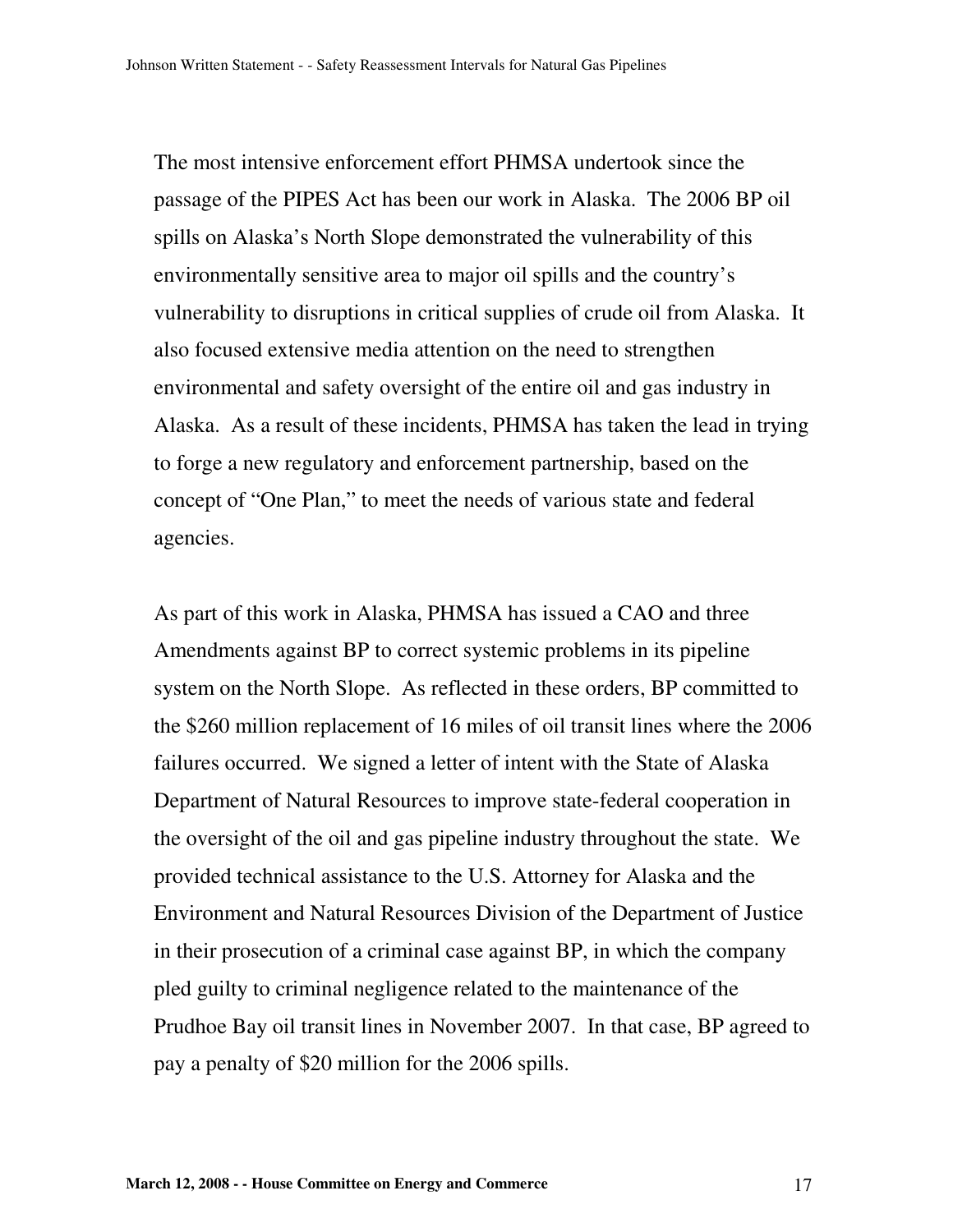PHMSA issued several enforcement actions against Alyeska Pipeline, the owner of the Trans-Alaska Pipeline System (TAPS) including a Notice of Probable Violation, with a proposed penalty of \$817,000 for alleged safety violations relating to a pump station fire, inadequate cathodic protection, and other safety issues that threaten the integrity and reliability of this critical infrastructure.

As our regulatory focus has changed, so has our enforcement focus. It is becoming increasingly complex and innovative. Our work in Alaska is just one example where we "think outside the box" to devise enforcement solutions that better comport with the agency's rising safety goals. It means that we must forge new relationships among regulatory agencies and other stakeholders, such as the one we're building in Alaska, to design solutions that fit the circumstances. We are undertaking enforcement actions that seek to help instill a genuine "safety culture" within companies that have demonstrated a "tin ear" to placing safety first. We strive to be leaders in this effort. We do use our full range of enforcement options to encourage operators to do more than meet the letter of the law and to make our nation's pipeline system even safer.

Beyond our focus in the past year on enforcement transparency and vigor, we have been working on all the statutory mandates of the PIPES Act.

A noteworthy provision helps states with more resources for oversight of the entire 1.9 million miles of infrastructure under their jurisdiction and helps all pipeline safety stakeholders reduce damage to pipelines. The President's FY 2009 budget does make important strides to increase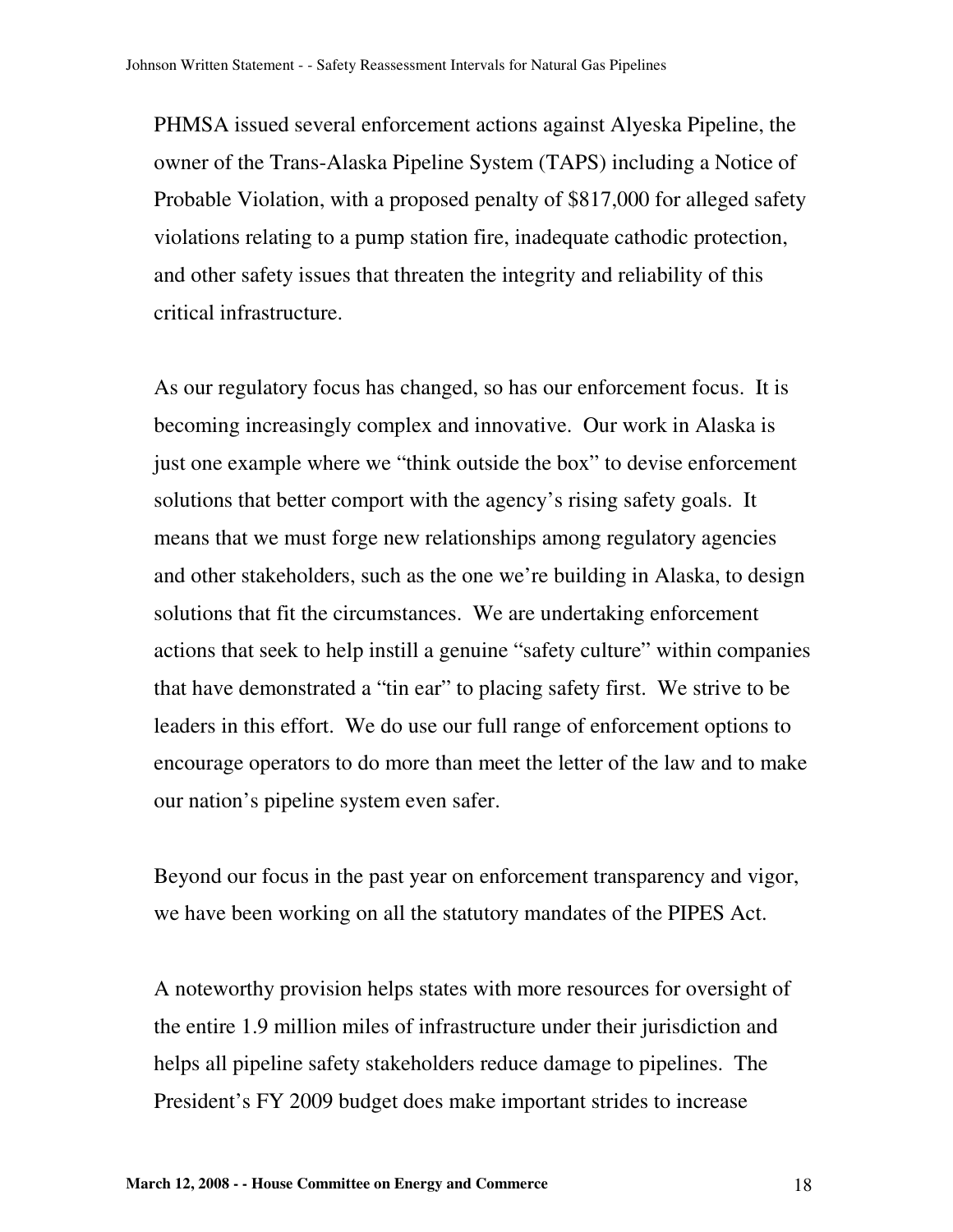funding to state agencies, and our request would increase funding on average about 50 percent over prior year funding and get us much closed to the goal of reimbursing states up to 80 percent of their program costs. PHMSA is also striving to comply with the standard in the Act pertaining to the necessary level of inspection and enforcement personnel. Similarly, in the area of damage prevention assistance, we ask for and are providing additional resources to help states achieve performance of all nine program elements. We are very actively involved in advancing damage prevention efforts.

PHMSA is also addressing all the additional requirements in the reauthorization. There are three significant regulatory mandates in the PIPES Act: 1) Distribution Integrity Management (DIMP), including excess flow valves (EFVs); 2) Low-Stress Pipelines; and 3) Control Room Management, including the risk of fatigue and confidence in and adequacy of alarms. For each of these initiatives, PHMSA's regulatory actions are well developed, supported with thorough regulatory analyses, and at advanced stages of review.

Section 9 of the PIPES Act requires PHMSA to prescribe minimum standards for integrity management programs for distribution programs, including requiring operators to install EFVs in certain circumstances. We are gathering additional data and completing analyses to complete the requirements for mandating the installation of EFVs. We asked our state partners to remind operators of the deadline in the law and they are doing so. We are moving the DIMP proposal to publication, but getting ready for DIMP is a lot more than a rule. It takes a system – and we built one. We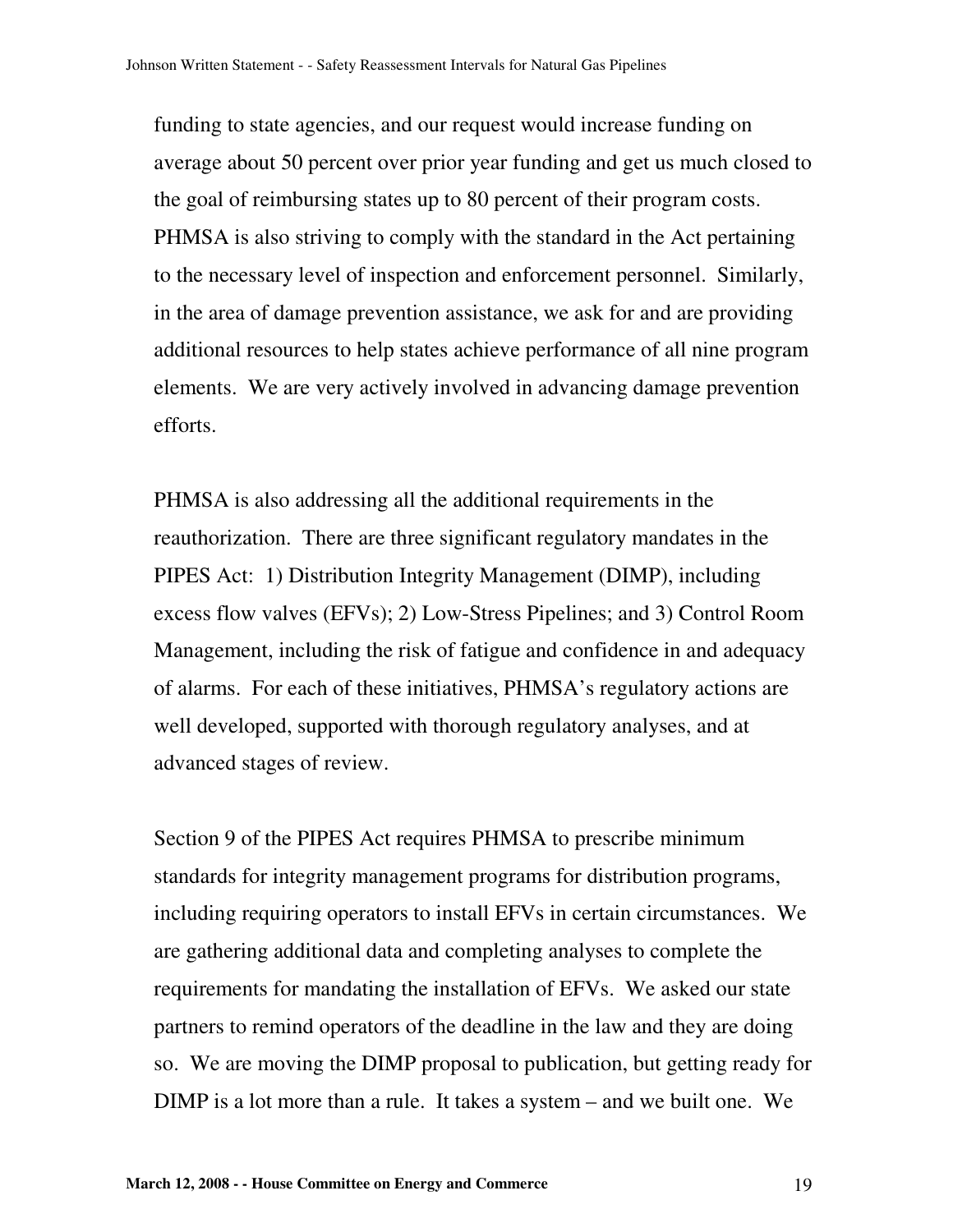have consensus standards, guidance, training, IT for data bases, and more resources for oversight. Getting 50 states to implement a performance standard takes a lot more preparation than preparing a single federal entity.

Section 4 of the PIPES Act requires PHMSA to issue regulations for lowstress hazardous liquid pipelines. This mandate required us to promulgate a supplementary notice beyond our original proposal. With that step completed, we are in the final stages of completing the first phase of a final rule to cover the low-stress lines that pose the highest consequence to the environment.

Section 12 of the PIPES Act mandated that PHMSA issue regulations requiring operators to develop, implement, and submit for DOT approval a human factors management plan to reduce risks associated with human factors, including a maximum limit on the hours of service for controllers.

Section 19 of the PIPES Act requires PHMSA to issue standards to implement National Transportation Safety Board recommendations concerning Supervisory Control and Data Acquisition (SCADA) operation, including: (1) use of graphics; (2) review and audit of alarms on monitoring equipment; and (3) pipeline controller training. We have completed necessary data gathering and analyses, and are rapidly moving that proposal to publication addressing both sections. PHMSA addresses Sections 12 and 19 through one rulemaking which will help controllers recognize and move quickly to act on abnormal events and mitigate their consequences.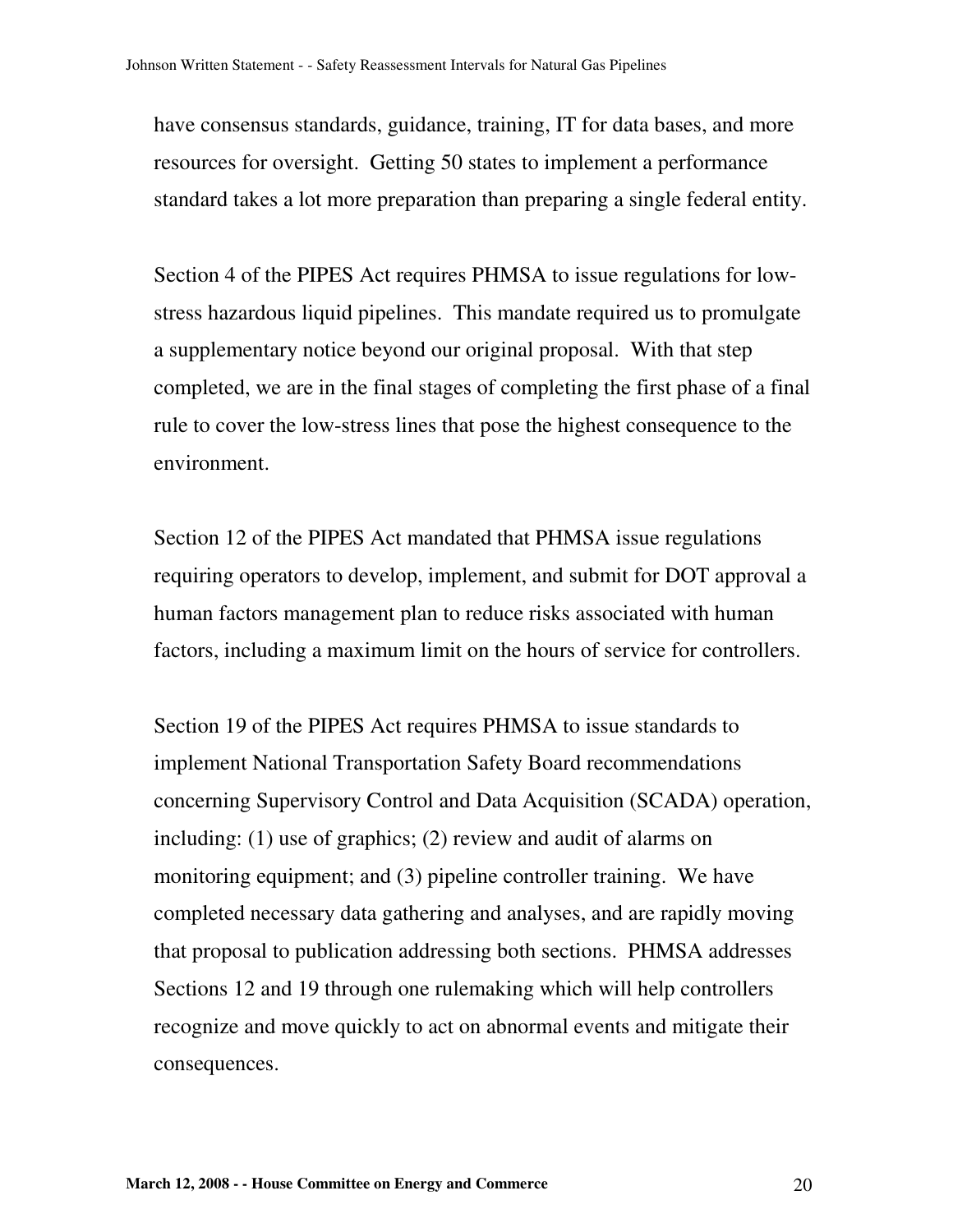In each of these projects over the past year, PHMSA found ways to strengthen our original concepts and added additional elements to the initiatives. Each of these projects has also benefited from public dialogue in the past year intended to enrich information available to us as we formulate the regulatory solutions.

Section 21 of the PIPES Act mandated PHMSA to evaluate leak detection technology and submit a report to Congress on the effectiveness of leak detection systems utilized by operators of hazardous liquid pipelines. PHMSA examined the issue, drafted a report and posted it for public comment at the end of last year. We are assessing the additional input and moving quickly to finalize the report. We have invested in several research projects intended to improve the sensitivity of leak detection technology, particularly for hazardous liquid operators. As we work on advancing this technology, we believe we have adequate oversight in place to evaluate the leak detection capability of individual operators and have exercised authority as needed to compel system upgrades where warranted. Our report is available on our website in draft while we complete the final editing to include public comments.

A long standing concern of the Committee is the issue of availability of public information on pipeline operations to the communities in which they operate. Section 5 of the PIPES Act requires PHMSA to award the first three community information technical assistance grants as demonstration grants, up to \$25,000 each, for the purpose of demonstrating and evaluating the utility of the grants. We have been working with pipeline operators to develop concepts for this project which we could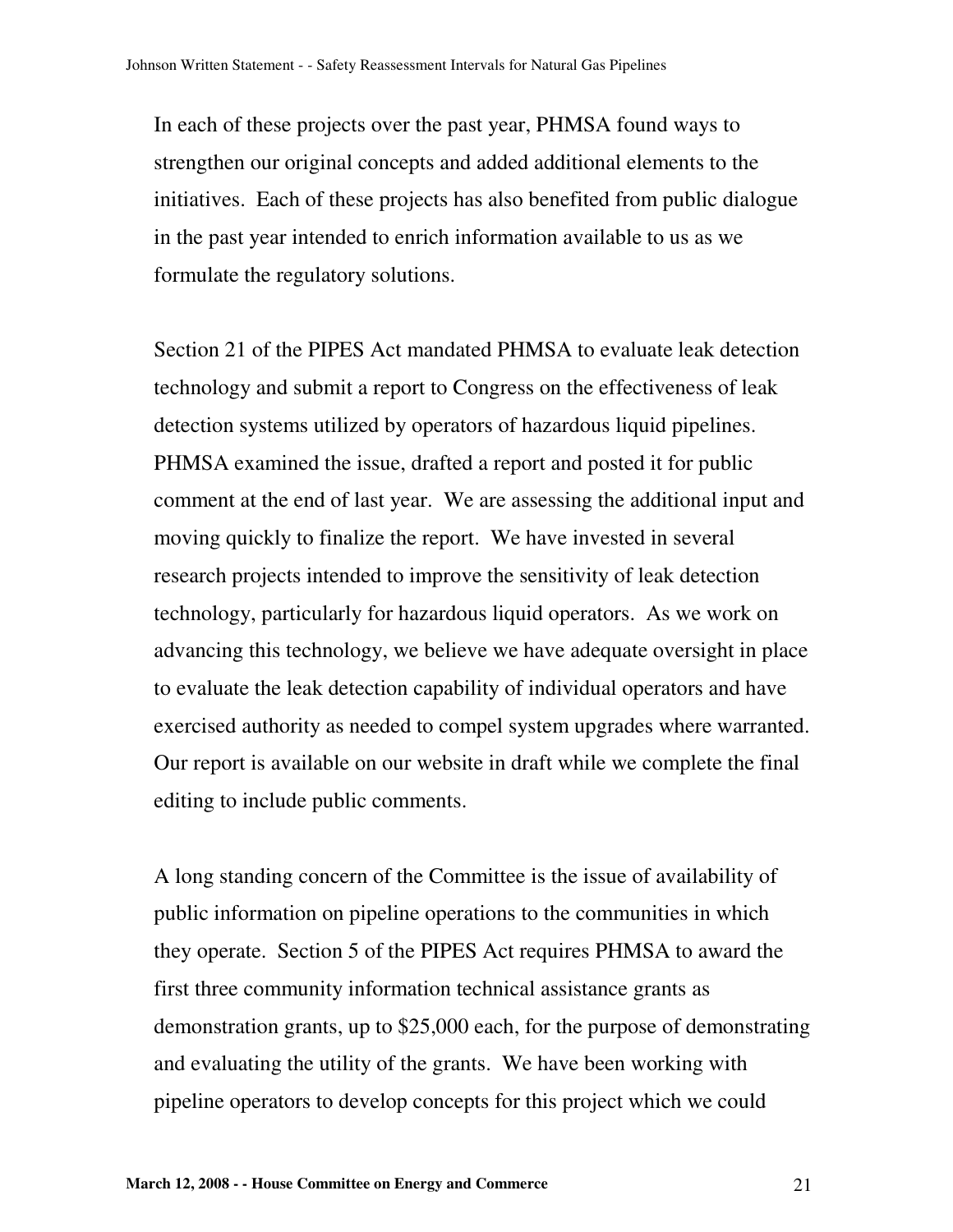"pilot test". We see this initiative as a partnership between operators and communities. Our aim is to have communities identify information they need on operators' performance, to have operators make that information understandable, and hopefully to use that information to benefit the safety of the community. We asked operators to assist us with moving this project forward on a pilot basis, preparatory to grants. The results of these pilots will inform the criteria we would use more broadly. We funded public viewing of two events sponsored by the Bellingham Trust. We are preparing to fund two professional associations of county and city government officials to represent the public interest in pipeline projects. We are encouraging them to increase public participation in a range of initiatives to protect pipelines and communities from risks, including but not limited to informing land use decisions near existing and new pipelines.

Section 13 of the PIPES Act requires PHMSA to issue rules for the use of safety orders as an additional option for addressing pipeline integrity threats. We are finalizing an interim final rule, that will be published shortly, establishing the procedural regulations for issuing safety orders and how notice and consultations will be provided. Operators will be provided with notice and opportunity for informal proceedings to determine the measures necessary to mitigate the concern. Once this enforcement option is available to us, we will be in a better position to ensure operators are addressing longer term conditions before they become immediate hazards. In keeping with our policy of transparency in all of our enforcement actions, all safety orders will be accessible to the public on our website.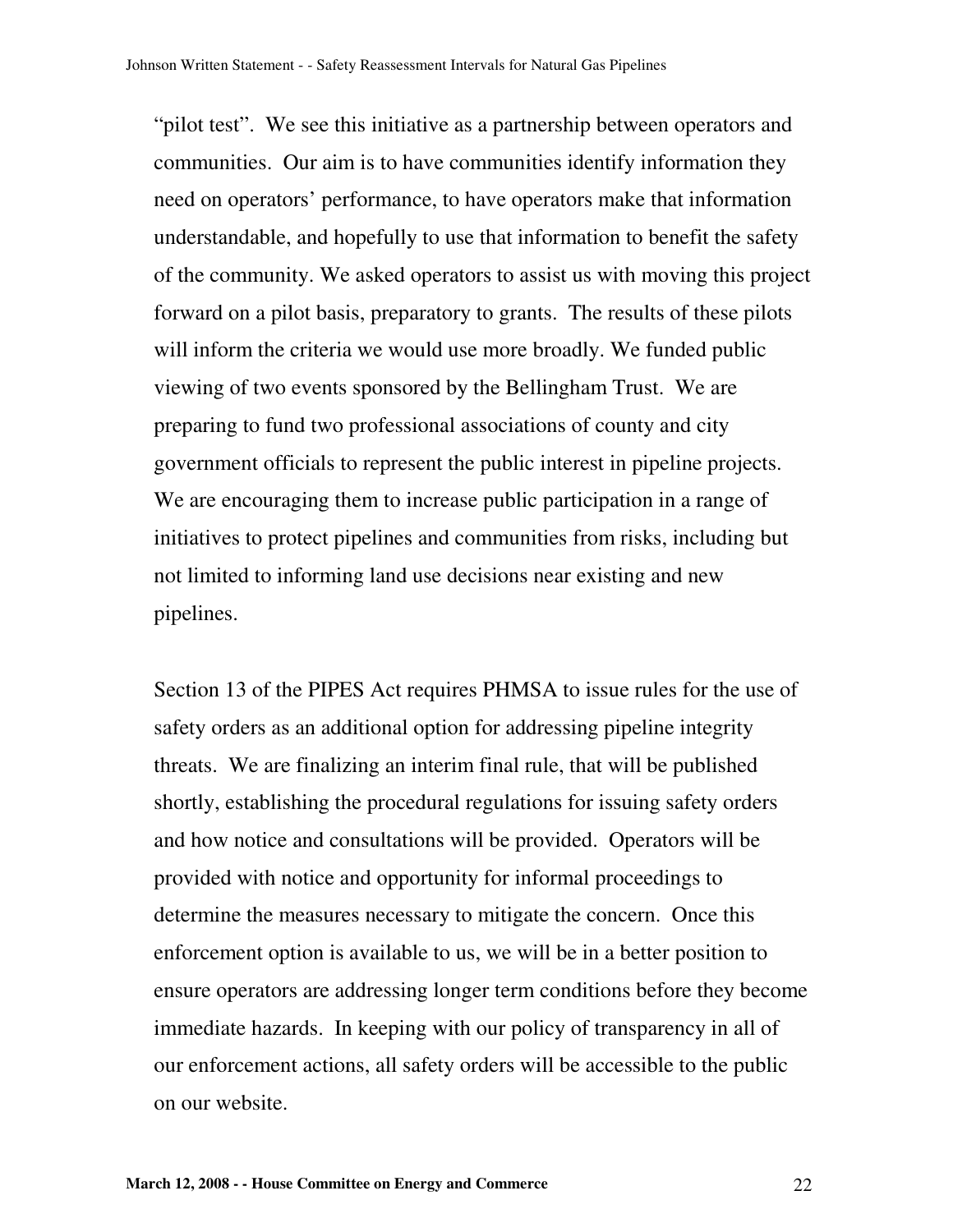I am committed to full implementation of the PIPES Act and the agency looks forward to achieving full compliance as soon as possible.

#### **VI. Risk Based Approach to Seven Year Assessment Intervals**

Section 25 of the PIPES Act required PHMSA to review and comment on the GAO report on the seven-year assessment interval and send Congress legislative recommendations necessary to implement the conclusions of that report. PHMSA has reviewed our experience with gas transmission operators' implementation of integrity management and the report of the General Accountability Office on this subject. We reported our findings to Congress on this topic last year and recommended that Congress amend the law to provide us the authority to promulgate risk based standards for pipeline reassessment. As a risk-based, data driven organization, we continue to believe that a scientific basis is the best way to inform safety decisions and the allocation of safety resources. We have demonstrated that as an agency, we and our state agency partners have the ability, experience and training to review the adequacy of engineering justification that would be presented to us by operators seeking to vary the reassessment interval. We recently held a public meeting on the technical basis for making decisions on assessment intervals. The bottom line is that we believe these decisions should be made on a case-by-case basis, one operator at a time, and segment by segment, so that relevant operating characteristics can be considered along with individual operator performance.